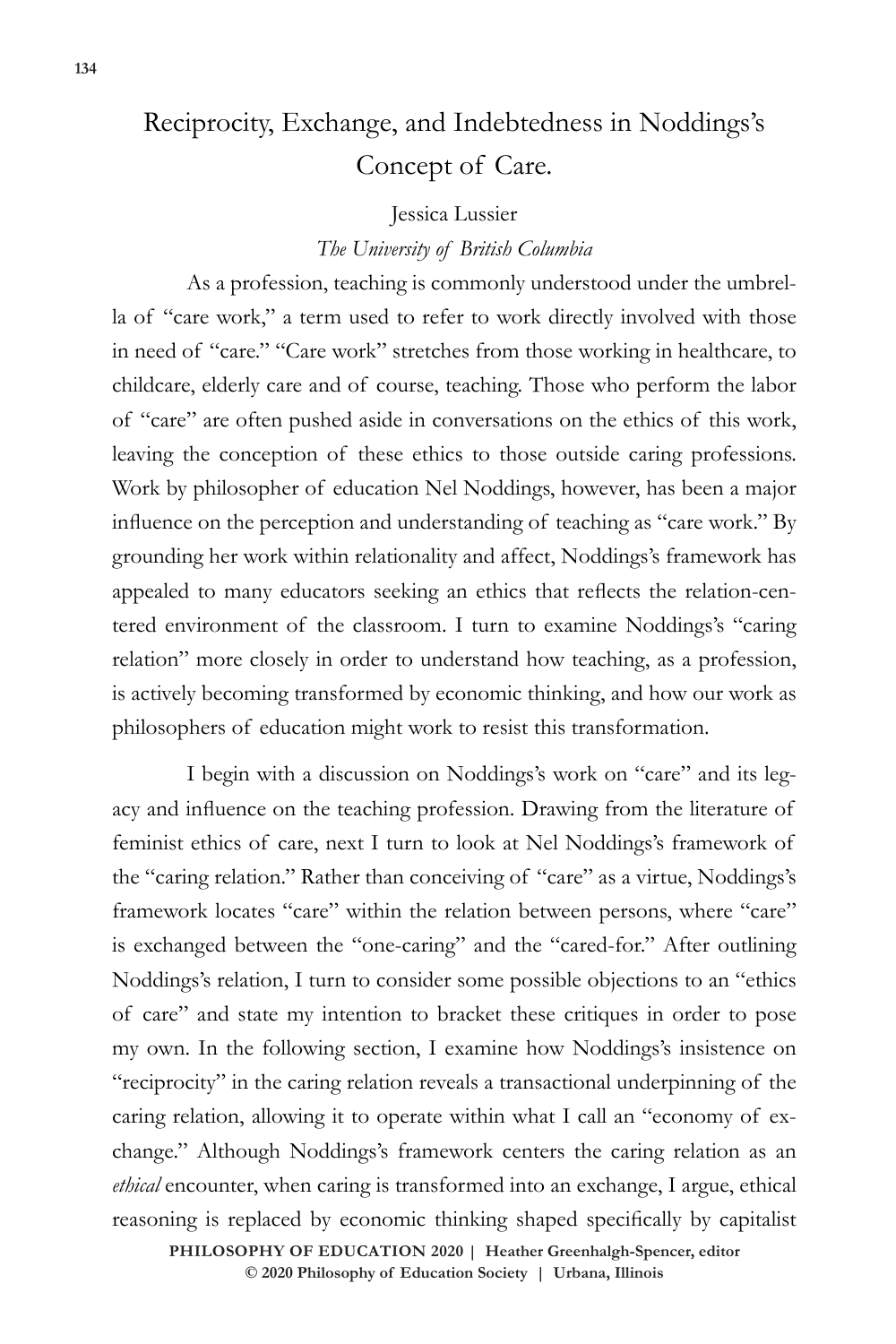logics. The terms of this capitalist exchange, I argue, risk producing a state of indebtedness within educational relations. In order to avoid this transformation, I argue we must look to conceptions of the relation that operate outside this "economy of exchange." I turn to look at Claudia Ruitenberg's work on "hospitality" and Sam Rocha's work on "the offering" which operate within an economy of "excess" or economy of the gift. Finally, I discuss debt and our relations, drawing on recent work by Jason Wozniak on the existential effects of indebtedness, before concluding with some final remarks on the future of "care" in educational research.

## TEACHING AS "CARE WORK"

Educational research on "care" has been led for many decades by philosopher of education Nel Noddings. Having served as the philosophy of education society president from 1991 to 1992, Noddings has dedicated a lifetime of scholarly work to advancing ideas of "care" within academic and educational spaces. Her conception of educational "caring relations" has remained a prominent framework for educators within schools. The 2012 book "*Dear Nel: Opening the Circles of Care*" is a group of collected letters written by a group of scholars, educators, and activists to Noddings, sharing how her work has influenced their work and lives. Like many entering the profession, as a primary school teacher I looked upon teaching as "care work;" with it came the responsibility to "care for" my students. From my time teaching kindergarten and second grade, I recall countless picture books and texts that I introduced in my classroom that all shared the underlying questions: *What does it mean to get along? What does it mean to be a good friend? How can we care for another?* Like my classroom pedagogy, the guiding ethical ideal for an ethic of care is the creation of caring relations, in the aims of creating caring students. Care, of course, is not the only aim of education. Noddings describes that educations seeks multiple aims:

An education worthy of its name will help its students to develop as persons, to be thoughtful citizens, competent parents, faithful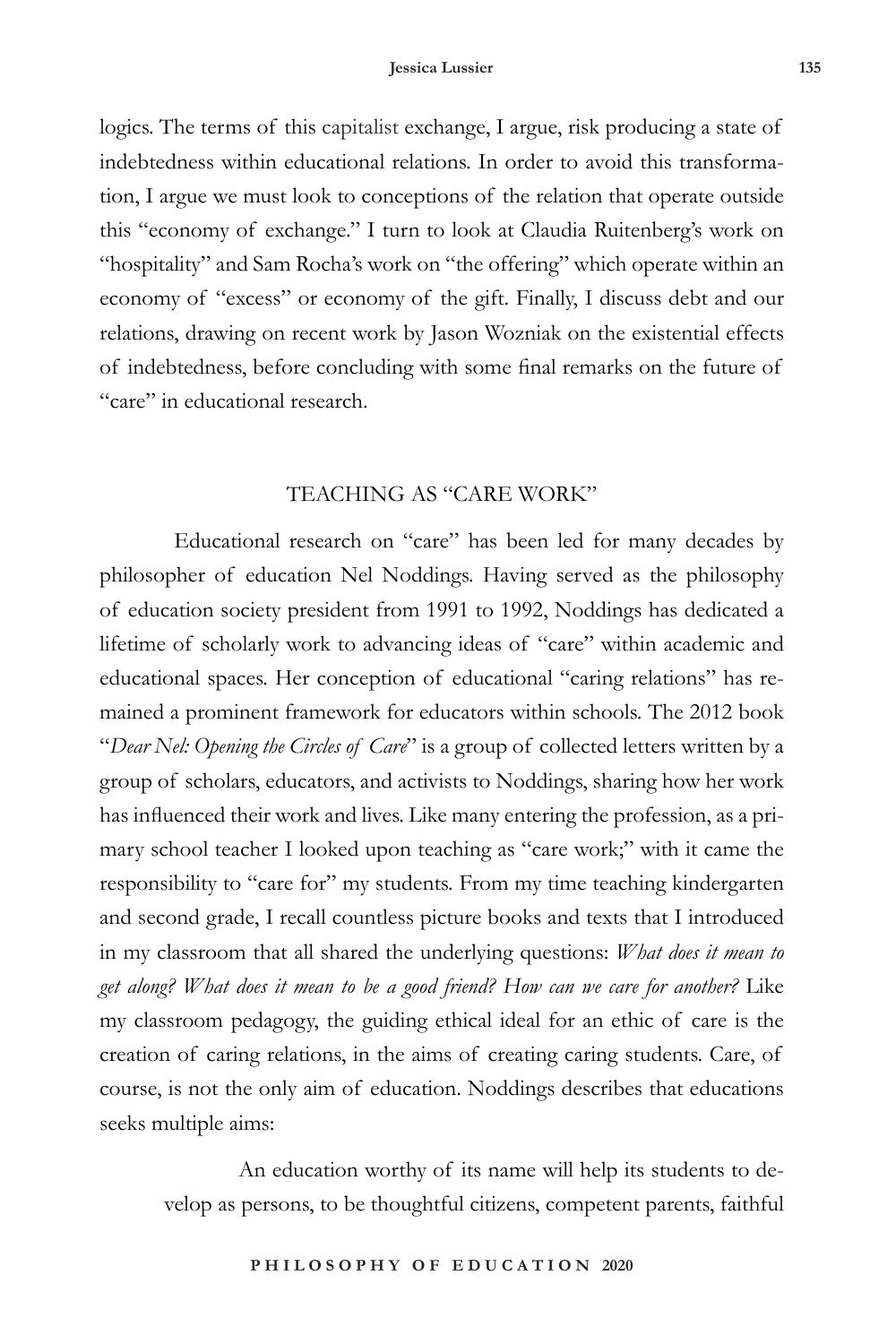friends, capable workers, generous neighbors and lifelong learners. It will try, too, to develop aesthetic, ethical and spiritual sensitivity.<sup>1</sup>

For Noddings and other care theorists, these aims are developed and pursued within "caring relations." In my own experiences, I relied upon "care" as a motivational force, one that I returned to many times throughout my teaching career. At the beginning of my school year, transforming my blank classroom into a warm, caring space required many hours of work before, after, and outside my workday. I recall countless weekend hours spent lesson planning, scouring local thrift stores and yard sales for things like wicker baskets, board games, toys, and costumes for our dramatic play area. The motivation of my care came from the belief that my care, towards this space and my group of 24 or so students, was directed at something beyond my school building. Like planting seeds in the early spring, I had a faith that even if I was not there to see them bloom, the seeds must still be planted. While I acknowledge "care" is not the only motivating factor among teachers, issues of care and caring relationships remain central to the institution of schools and their function.

Among my colleagues and peers, the idea of teaching as "care work," especially at the elementary level, presented itself as fairly self-evident. In speaking with current and prospective teachers, I continually hear how "relationships with students" serve as a key motivating factor for the professional choice of teaching. I continue to hold on to student notes, drawings and photos from years ago as my time as a primary school teacher, tokens of care and affection. I was originally drawn to Noddings's work because it encompassed my understanding of teaching when I began my career. As a teacher I felt that *care* was what I was ultimately giving my students. Between the worksheets, tied shoes, and runny noses, I liked to think that *care* was what held us together. It is from this position that I turn, in the next section, to look at feminist ethics of care, focusing on the "caring relation" as conceived of by Noddings.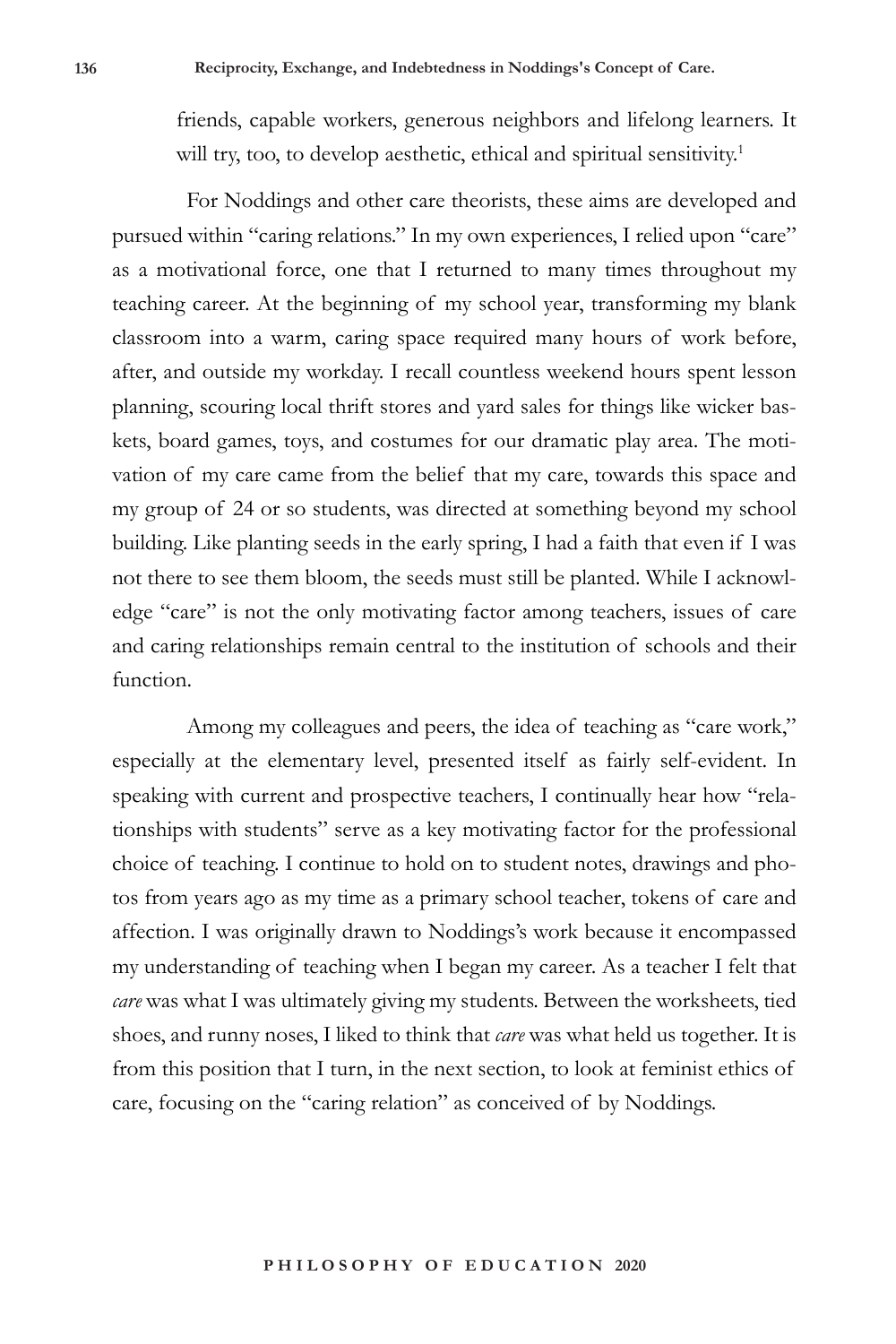# NODDINGS'S "CARING RELATION"

Feminist ethics of care began as a response by female thinkers to the domination of moral reasoning within the field of ethics. Early work in ethics of care, by writers such as Carol Gilligan, responded to theories of moral development that markedly found women as morally deficient. Rather than build upon philosophies that either denigrated or denied the status of women as moral agents, these writers sought an ethics of care, "rooted in receptivity, relatedness, and responsiveness."<sup>2</sup> While ethics of care have been taken up and developed by many authors, in this paper I choose to focus on Noddings exclusively because her conception of the caring relation is one of the clearest and most developed within the literature, and her work remains central to the work of education-focused care ethicists. Noddings and I begin our understanding of ethics from a number of shared viewpoints, many of which I owe to my reading of Noddings herself. We also diverge on a number of points that I will begin to explicate in the second half of the paper. However, both Noddings and I locate the origin of our ethics in the universal memory of being cared-for in infancy. Our very existence as adults mark us as the recipient of care at some point in our lives, having been brought into this world as helpless infants. Although our memories can be, and often are, marked by trauma or pain, we all share the experience of having been cared-for at some point. Care ethics thus positions the relation as *ontologically* basic*,* and the caring relation as *ethically* basic*:* "it is our longing for caring… that provides the motivation for us to be moral. We want to be *moral* in order to remain in the caring relation and to enhance the ideal of ourselves as one-caring."3 Ontologically interdependent, the caring relation arises as *ethically basic,* reminding us of the natality of our interdependence.

Caring, for Noddings, is not a virtue but a quality of the relation between subjects, what she calls "the one-caring" and the "cared-for." A relation can be understood as "a set of ordered pairs generated by some rule that describes the affect—or subjective experience—of the members."4 Emphasizing the affective creates a relation between *subjects*, that is, those capable of being affected and affecting others. This caring requires "engrossment" from the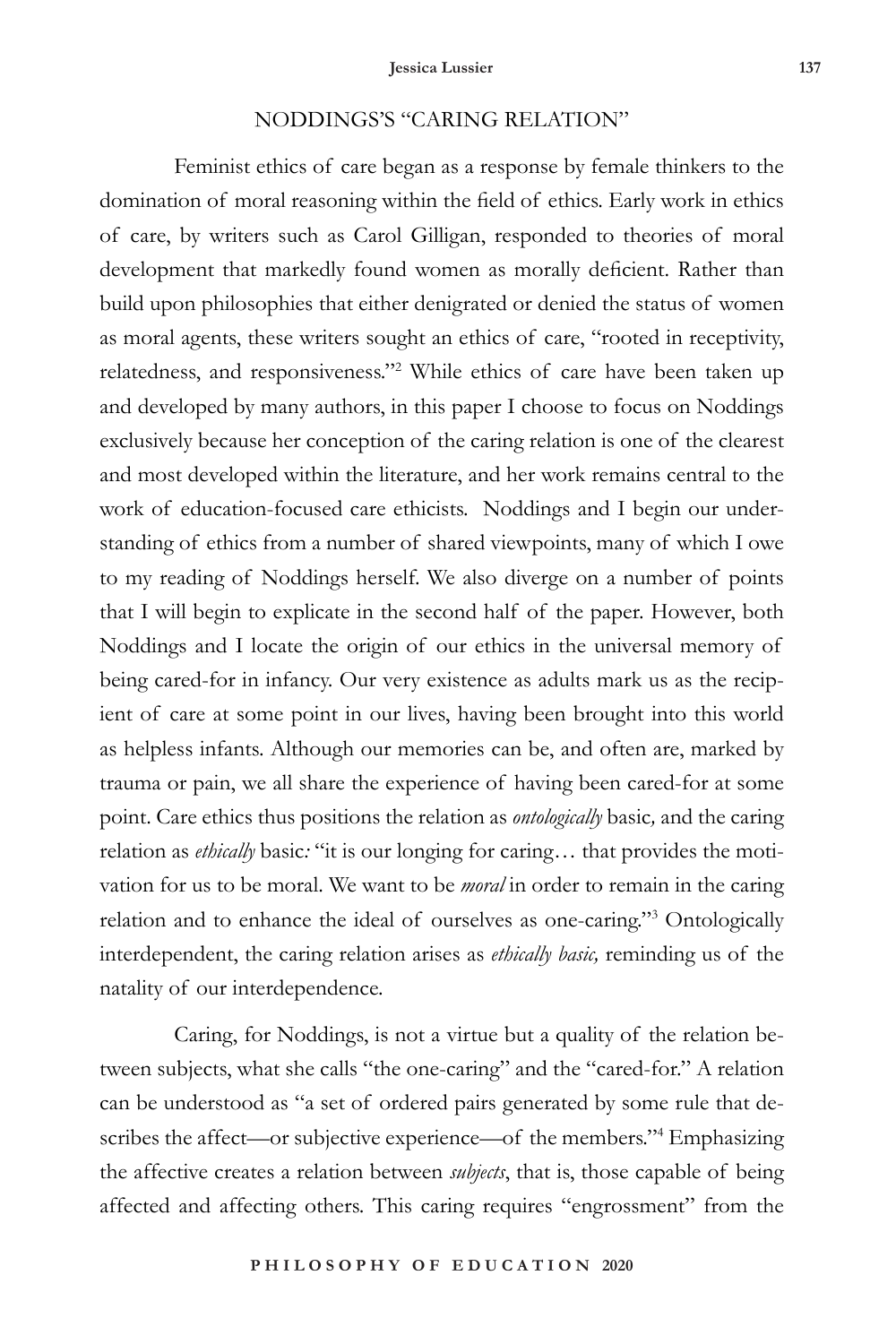one-caring: a displacement of one's own desires or motivations in an attempt to "try to apprehend the reality of the other."5 Noddings's focus on individual relationships managed to capture how I viewed the process of making decisions as a teacher, that is, inherently relational, reliant upon the context, setting, and subjects involved. Noddings proposes that a caring teacher must be competent not only in their subject matter, but also able to listen and attune to their students and respond to a range of needs. This attentiveness often requires the use of reason and can demand a much higher intellectual engagement than simply relying upon universalized principles. Thus, Noddings grounds her ethics within the affective, challenging the primacy of reason within deontological ethical frameworks without abandoning it all together.

## OBJECTIONS TO ETHICS OF CARE

Noddings and other care ethicists have been subject to many critiques, many of which lay outside the argument and scope of this paper. These include criticisms of gender essentialism, a disregard for power relations and political contexts, and ignoring the intersectionality of female experiences shaded by differences in race, class, sexual orientation and gender diversity. In her early work Noddings was heavily critiqued for her tendency to essentialize gender, rooting caring within the feminine. Her writings on the maternal and morality have sparked backlash from thinkers both within and outside feminist circles. Noddings has responded to these critiques in many ways, including in the renaming of her 1984 book "*Caring: A Feminine Approach to Ethics and Moral Education*," replacing "feminine" with "relational" for the 2013 updated edition. Noddings displays a lifetime of work that has grown and developed from scholarly conversations such as these critiques. While some strains of care ethics continue to locate the source of natural caring in the maternal, I contend it is an innate capacity in all, but has been encouraged and rewarded in females, who have historically performed the labor of caregiving.

Care ethics as a whole has also been critiqued for focusing too heavily on interpersonal relationships while ignoring issues of justice and autonomy.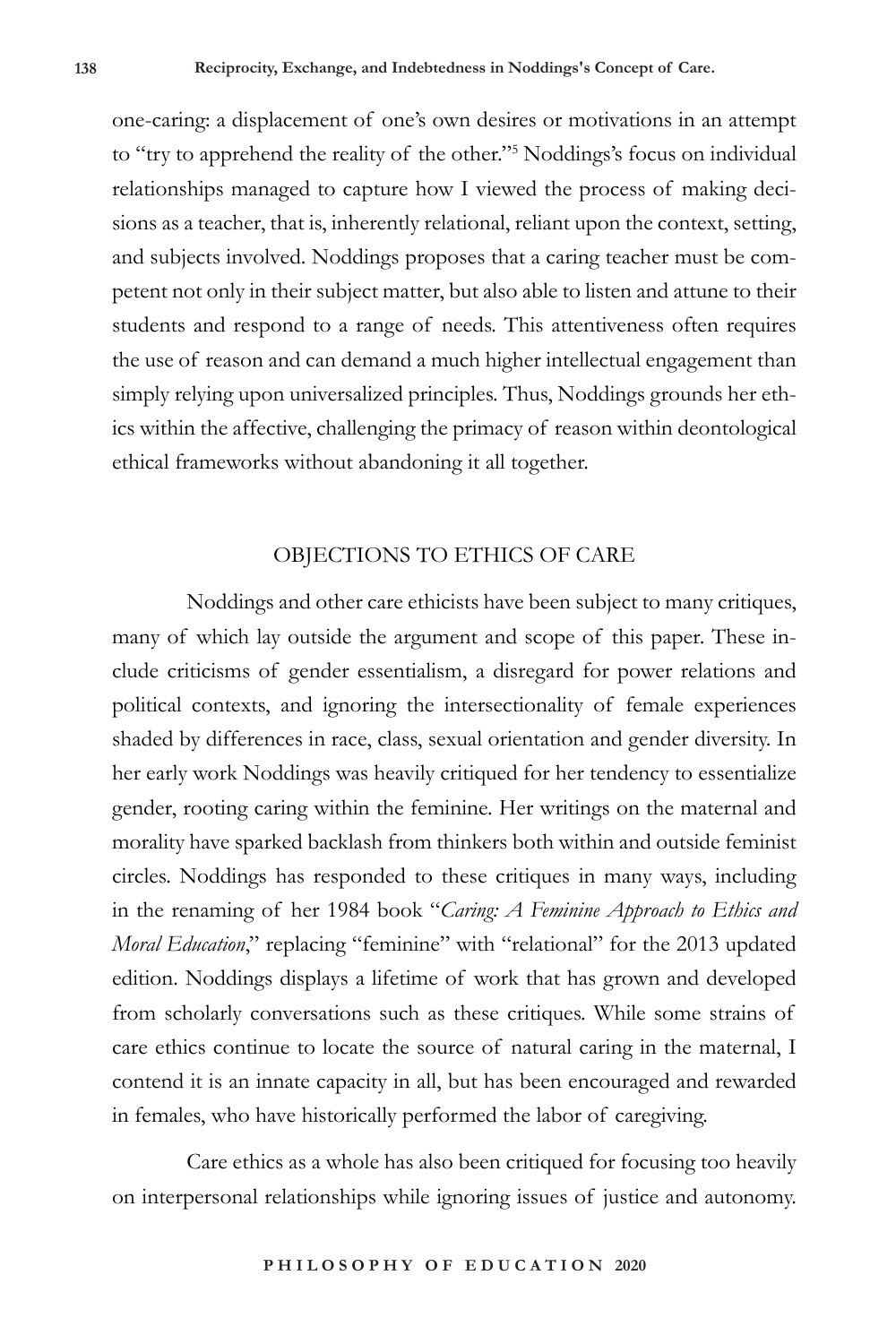Some have responded to Noddings's rejection of universal principles as an argument for moral relativism, though Noddings herself has addressed this point at length.<sup>6</sup> Like the progression of Noddings's work, feminist ethics of care has grown, changed and developed over the years. Although I agree the above critiques merit further engagement, I wish to bracket these objections in order pose my own. In the following section I outline how Noddings's insistence on reciprocity within the caring relation situates her framework within a model of transaction or what I call an "economy of exchange."

#### RECIPROCITY IN THE CARING RELATION

Noddings, echoing Martin Buber's sentiments in his book *I and Thou*, argues that reciprocity is a form of recognition. She emphasizes that caring is completed in the encounter with the other:

> In a perspective that claims relation as basic, the emphasis is necessarily on dyads, and this emphasis generates another—on reciprocity. Buber writes on reciprocity: "Relation is reciprocity. My You acts on me as I act on it. Our students teach us, our works forms us… How are we educated by children, by animals! Inscrutably involved, we live in the currents of universal reciprocity." Buber's reciprocity is not the contractual reciprocity familiar to us in liberal philosophy.7

Noddings specifically draws a distinction between the form of reciprocity that she and Buber propose and that of "contractual reciprocity" found in liberal philosophy. From her insistence on reciprocity, however, I find a transactional nature underpinning Noddings's notion of the caring relation, permitting it to be transformed from a human relation to an economic one. Although Noddings's work on care seeks to draw a divide between her caring ethics and liberal philosophy, I would contend that both operate within an "economy of exchange." If we begin with the definition of "exchange" as "the act of giving or taking one thing in return for another,"<sup>8</sup> we can reflect on Noddings's caring relation as an act of exchanging care. The guiding aim of care ethics, Noddings explains, is to establish equal, mutual relations with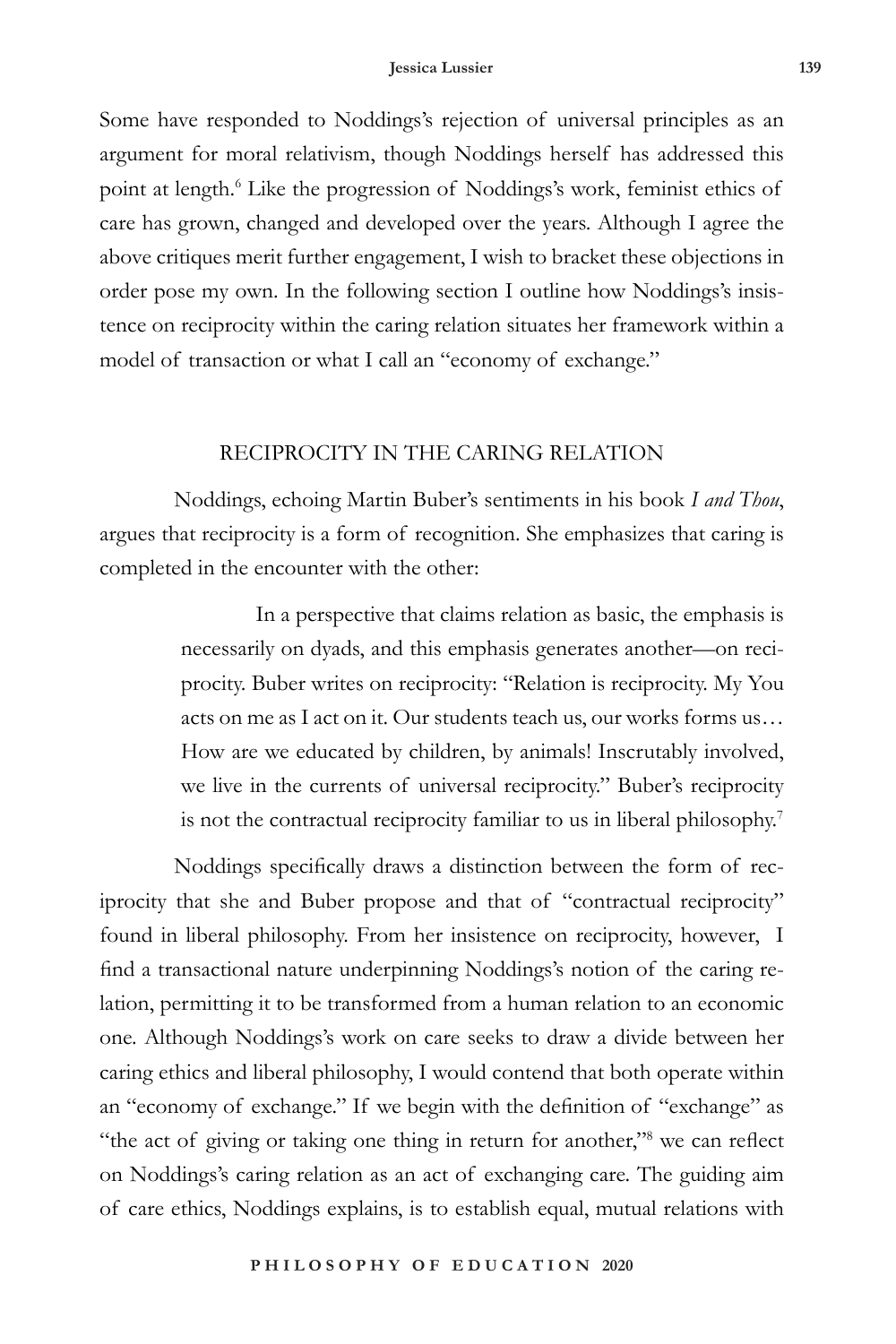other competent adults. Noddings does not assume that the teacher is automatically the "one-caring" and the student the one "cared-for," but maintains that "over time, in equal relations, the parties regularly *exchange* positions. Adult caring relations exhibit this mutuality."9 While Noddings's emphasis is on the relation, not the individual, she poses the relation as a temporary meeting place for individuals to meet, assuming their ability to exist *outside* the relation. In this manner individuals enter a relation to encounter the other. In a caring relation, the one-caring becomes engrossed, temporarily displacing their own interests in the aims of apprehending the reality of the other. In exchange, the onecared for is expected to mark this care with some form of response: "It is this response of the cared-for that completes a caring relation or encounter."10 In her 2015 book *Unlocking the World*, Claudia Ruitenberg writes on ethics of care: "Its emphasis on reciprocity, for example, on the need for the self to receive something—minimally some response—in return for the caring it gives, is not just pragmatic, but part of the ethical ideal of caring itself."11 This response indicates to the one-caring that their care has been received, thus completing the ethical caring relation. Within the teacher-student caring relation, a minimal response from a student, whether it be in student flourishing, reciprocal caring or gratitude, such as mementos of care like student drawings, is required. Although this response may be asymmetrical, a response from the one-cared for is required, for without it "care" cannot be said to have taken place. When a relation is bound by this obligation of return, I argue, the subjects of the relation are bound within a framework of indebtedness. This indebtedness mirrors an economy of exchange, where two parties are constrained by the terms of exchange, necessitating the obligation of return. This "economy of exchange," I argue, creates the conditions for a transactional understanding of "care."

Chatelier and Rudolph go even further and contend that within accountability-driven school settings teachers may be forced to shift their focus from care of the student toward caring for their professional selves:

> The kind of emphasis determined by the accountability, evidence-based, data-driven, outcomes-focused logics of contemporary schooling policy function to reconfigure Noddings' idea of relational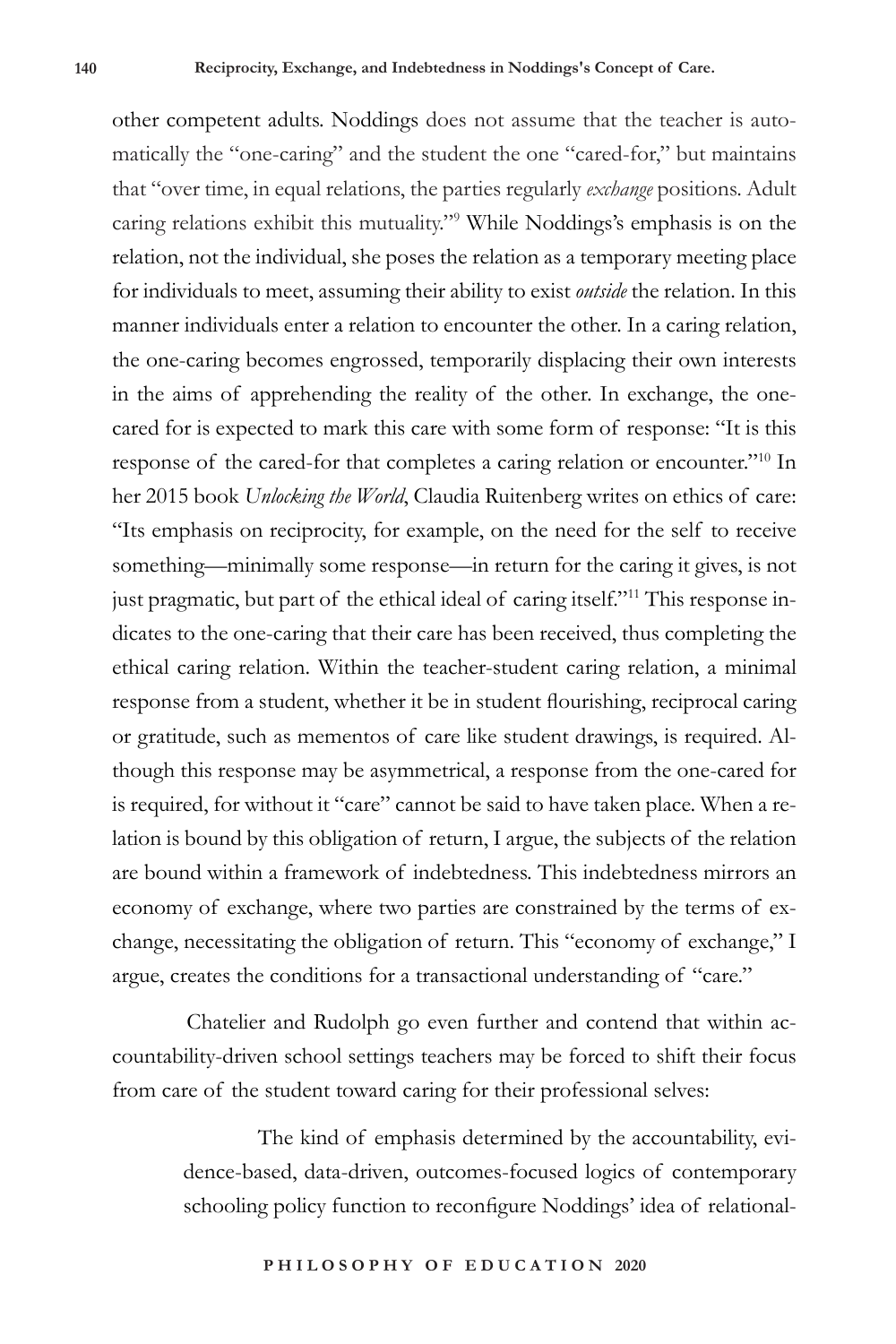ity from one between 'persons' to one between 'stakeholders'. That is, there is a depersonalisation and an instrumentalism in the transactional nature of teacher–student relationships today.12

Solely data-driven forms of accountability cannot account for "care" outside forms of academic investment. Where-in Noddings's caring relation the product of education is the creation of caring students, contemporary schooling policies funnel education toward economic goals such as college and career readiness. "Persons" in a caring relation affect and can be affected by one another, but "stakeholders" are mediated by the interests of the organization. Because stakeholders are invested in, and affected by, the success of their establishment, their responsibility is to their company or organization. The "who" of the relation of care thus is at risk of becoming coopted*.* This transformation reaches beyond teachers and students, to administration, parents, and actual stakeholders and donors, such as those invested in universities or charter schools. Teachers' ethical relations are consequently mediated by "presuppositions such as the seemingly inalienable right of the student to gain marketable value."13 Noddings's relation of care is thus vulnerable to being transformed into a relation between two economic units. Wherein caring relations are expected to create caring students, when student success is reconciled as "economic success," ethical reasoning is replaced by capitalist logics driven by goals of efficiency and productivity. This transformation from an *ethical* to an *economic* relation is my central concern. Like outcomes-based schooling policies, Noddings's ethical framework assumes that future educational outcomes, such as the creation of caring students, can be predicated. It could be argued that if you switch out the goal of "creating caring students" with a goal toward economic benefit than this is no longer Noddings's ethical system but rather a "distorted" form of care. In this distortion, "care" originally directed toward the affective subject, the "one cared-for," is mediated by institutional policies that mirror economic forms of exchange. With its emphasis on reciprocity, the transactional underpinning of the caring relation is thus reified and rewarded in the neoliberal purview. Because Noddings's framework of caring relations is still a prevalent model of looking at the teaching profession, our understand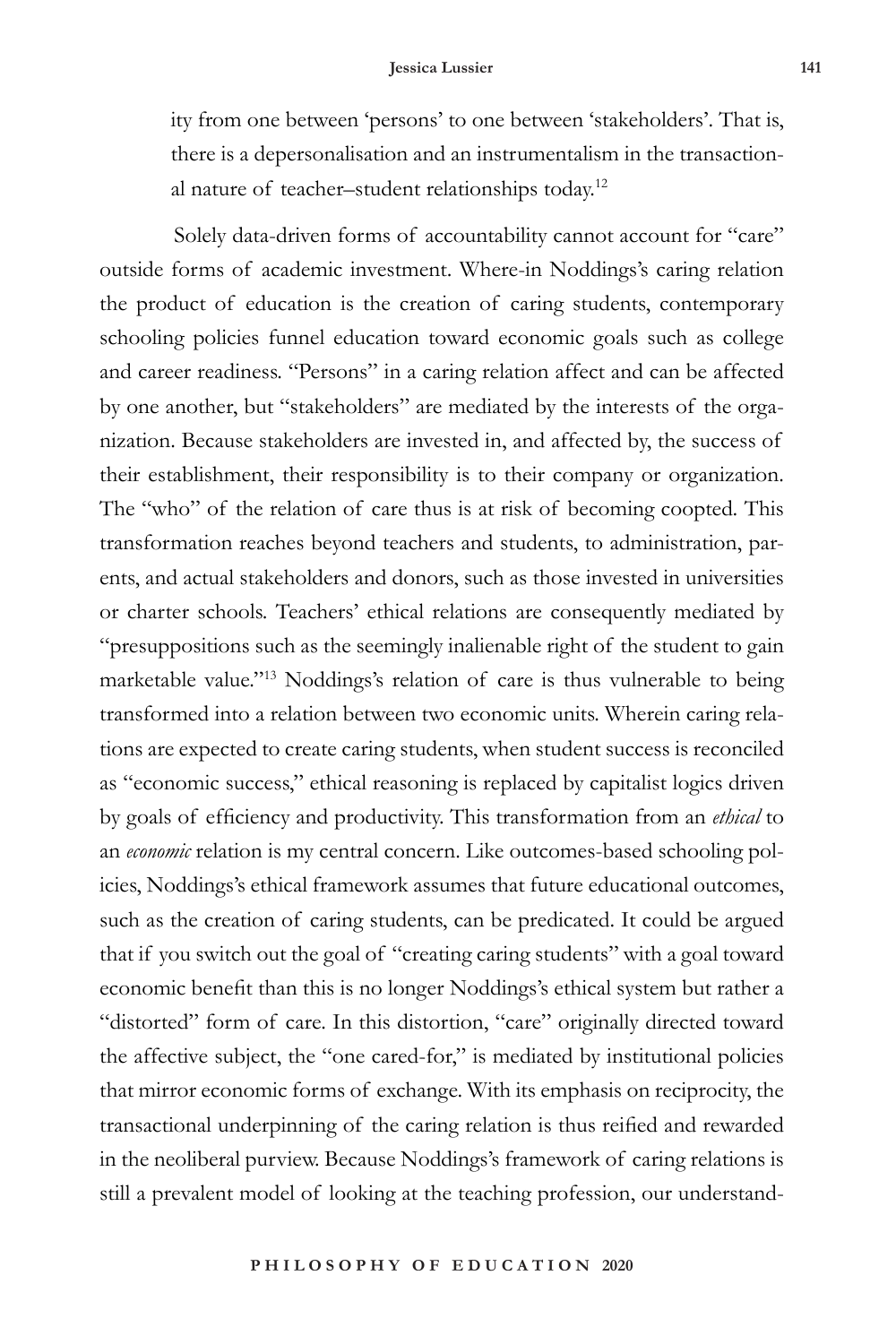ing of teaching as "care work" risks being distorted by economic policies that have shifted the goals of education. In this way, teaching as a profession is being transformed without the consent of (predominantly female) teachers who perform the labor of teaching.

If we wish to sustain "caring relations," then we must resist allowing them to operate on the terms of an "economy of exchange." If education is to remain a relational, rather than economic, pursuit, then we might consider conceptions of the relation that operate outside of this economy. Many philosophers of education have written on relations that resist this transactional nature; in the next section, I will look briefly at Claudia Ruitenberg's work on "hospitality" and Samuel Rocha's work on "the offering" before closing with some remarks and questions to consider on reciprocity and indebtedness.

#### RUITENBERG, HOSPITALITY, AND AN "ECONOMY OF EXCESS"

Working from a Derridean position in her work on "hospitality" Ruitenberg relies on a conception of the subject that is decentered. The decentered subject, opposed to the "autonomous individual" of liberal philosophy, acts in *response* toward the other. This response is predicated upon the condition of being addressed; Ruitenberg's decentered subject thus does not ask "*Who am I?*," but instead responds to the question "*Who are you?*" Ruitenberg conceives of education as the "process of introducing newcomers to the world"<sup>14</sup> and cites this introduction as an ethical responsibility of those already inhabiting this world. Ruitenberg writes:

> …hospitality is a gift given by a host who is aware of their indebtedness to the guest. Immediately, this marks a departure from other conceptions of hospitality based on reciprocity or exchange, in which the guest incurs a debt by accepting hospitality.<sup>15</sup>

Because of Noddings's insistence of reciprocal care, the ethic of care "falls short of fully decentering the subject."16 Without insisting on the terms of reciprocity, Ruitenberg's ethic of hospitality maintains Noddings's relational ontology, but resists allowing the relation to operate under the terms of ex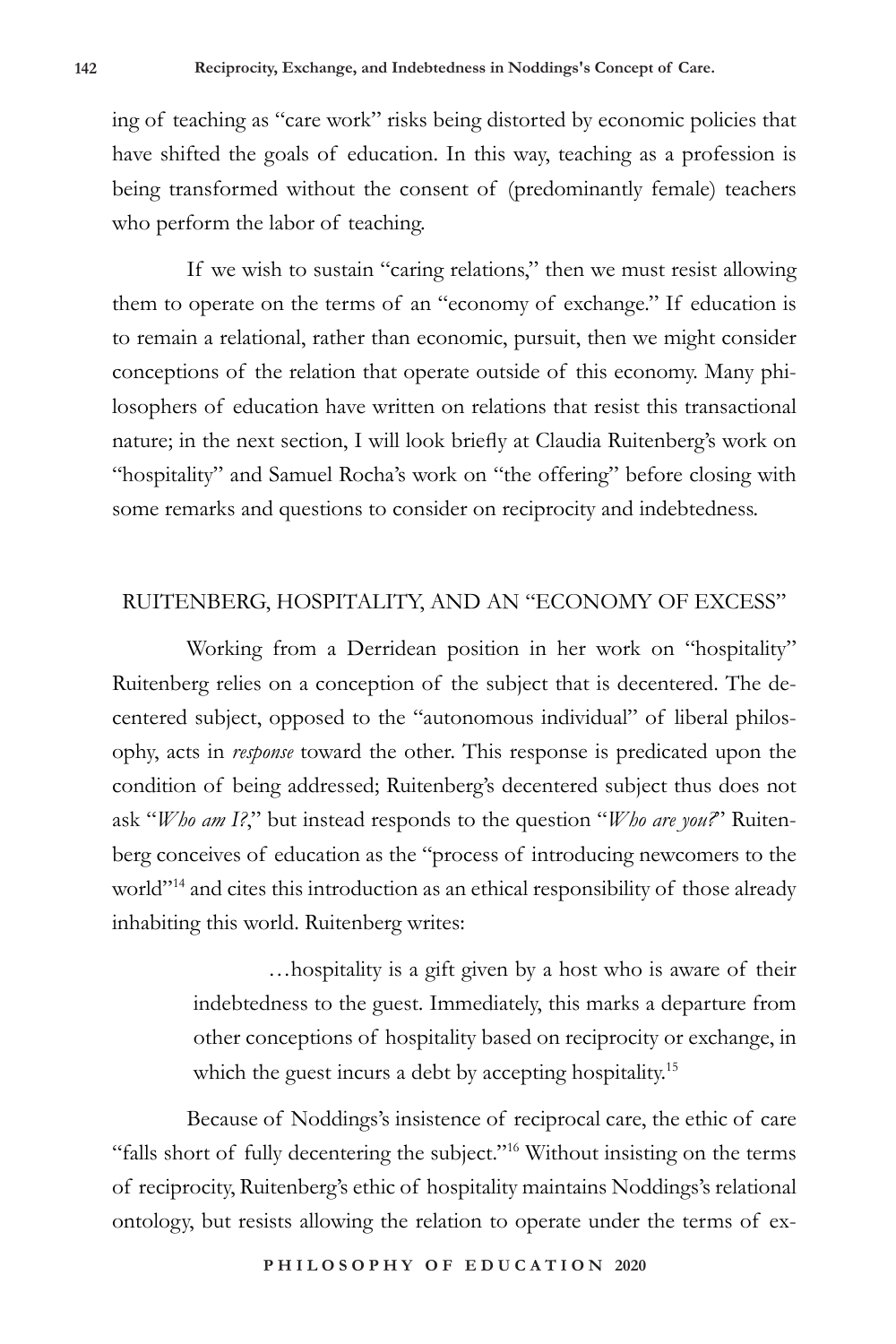change. Hospitality is instead presented as a *gift* given by a host who is aware of their indebtedness toward the other. Through the language of indebtedness, Ruitenberg joins Hannah Arendt in rooting her ethics in a sense of natality, not unlike Noddings's "memory of being cared-for." This ethic of indebtedness is marked by a horizontal transcendence that reaches beyond the human individual toward the other, both past and future. An ethic of hospitality is not an ethic of rights and does not claim to be reciprocal, in fact Ruitenberg describes "an ethic of hospitality is unapologetically asymmetrical."17 Wherein the terms of an ethics of exchange position the guest to incur some form of "debt" in accepting hospitality, Ruitenberg's ethics of hospitality operates within what Paul Standish refers to as an "economy of excess." This alternative economy operates more from the model of the "pure gift," that is the gift that holds no obligation of return. This gift is rooted in our responsibility toward the other, and in this relation we may be able "to breach the circle of exchange."<sup>18</sup> In this breach, the model of the gift interrupts the opportunity for one to incur "debt" within relations, as reciprocity is never demanded. Hospitality resists the transactional nature that caring takes on by resisting the need for a response. An ethic of hospitality is not meant to create a model that positions the teacher as excessively self-sacrificing; instead, it is centered in the capacity of teachers to maintain their relational disposition, even in the face of institutional policies that threaten to redirect their labor toward economic outcomes. Derrida describes the requirements of hospitality when he writes, "that I *give place* to them, that I let them come, that I let them arrive, and take place in the place I offer them, without asking of them either reciprocity… or even their names."19

Within the language of the "gift," however, there is the question of acceptance, and whether one may reject a gift. Pointing to the assumed, or forced, acceptance of a "gift," Samuel Rocha, growing out of Jean-Luc Marion's phenomenology of givenness, presents "the offering" as an alternative.

> The teacher never knows for certain that offering is given; the exchange is never clear or realized. The teacher can only be present, which is the first and last pedagogical offering, with the hope of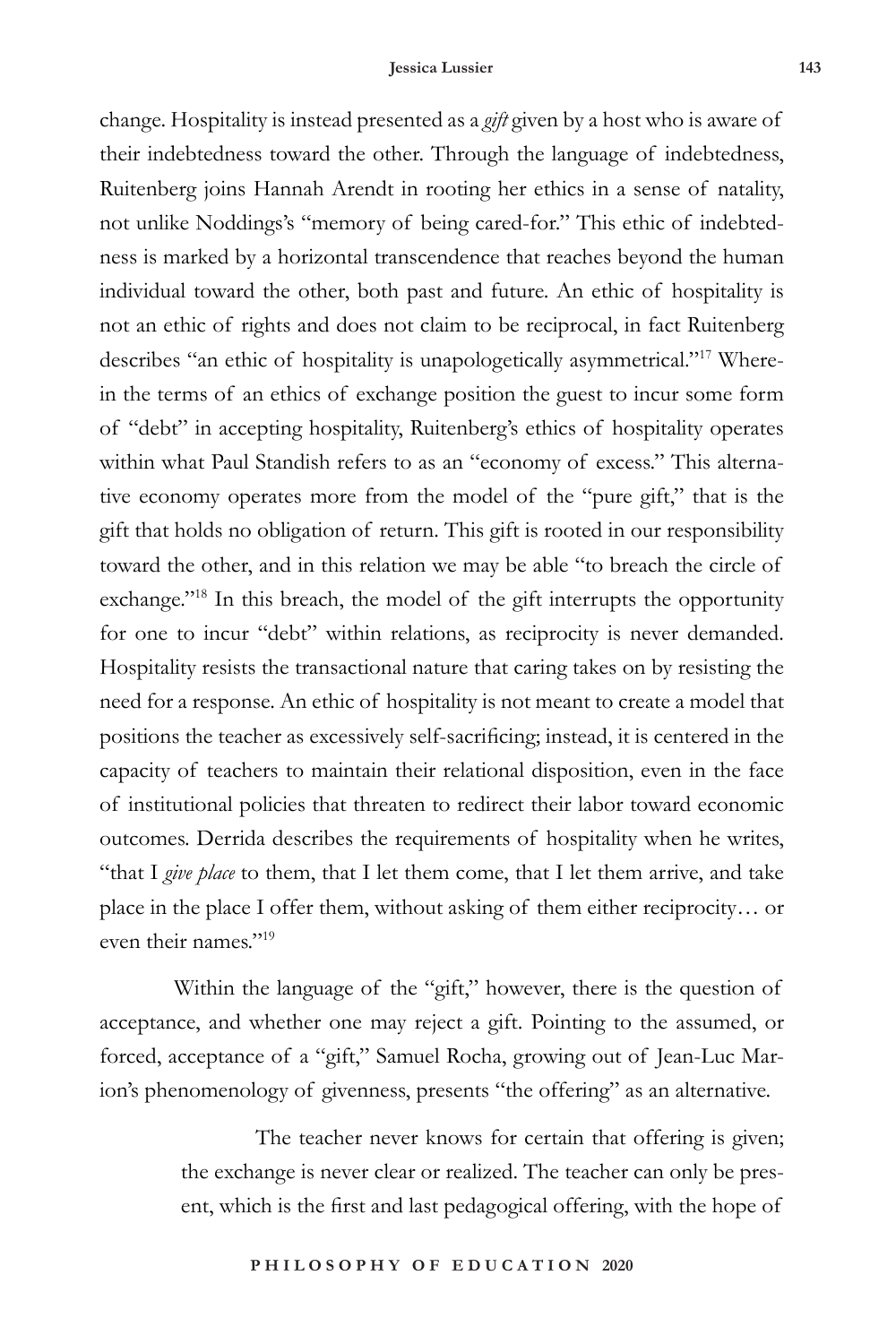showing something real, a hope without expectation or confirmation.<sup>20</sup>

Positioning the offering as just that, an offer, Rocha contends that the receiving party is given the opportunity to say "no." Posing this consent as foundational, "the offering" positions both subjects within the relation as *active* subjects, capable of acting within the relation. "The offering" resists the logic of outcomes-based learning that assumes that the outcomes of learning can be fully predicted. Unlike caring, even if the receiving party were to reject the offering, it can still be said to have taken place. The offering conveys "a hope that never carries the expectation of a gift."21

#### CONCLUSION: INDEBTEDNESS AND

# EDUCATIONAL RELATIONS

Noddings's influence and legacy on the field of philosophy of education clearly cannot be ignored. Her work on care hovers over and within the work of the authors I have cited here and continues to inform the work of countless educators and researchers. In this paper I have argued that Noddings's insistence on reciprocity in caring relations creates the conditions that allow educational relations to transform into economic exchanges. Both Ruitenberg and Rocha have presented frameworks that resist this transformation by arguing for non-transactional conceptions of the relation. If we conceive of our relations as transactional, operating within an "economy of exchange," we risk producing a state of indebtedness in our relations. Recognizing the already prevalent forms of financial debt present in the student loan system, I grow weary of the coercive power of debt to further reshape our relations within education. Unlike Ruitenberg's philosophical conception of indebtedness (which I read as an inherited responsibility toward the other), economic debt operates as a mode of control. Within educational research, recent work by Jason Wozniak on the existential effects of indebtedness warns us of the perils of this shift:

… debt's ability to shape subjectivity through its ability to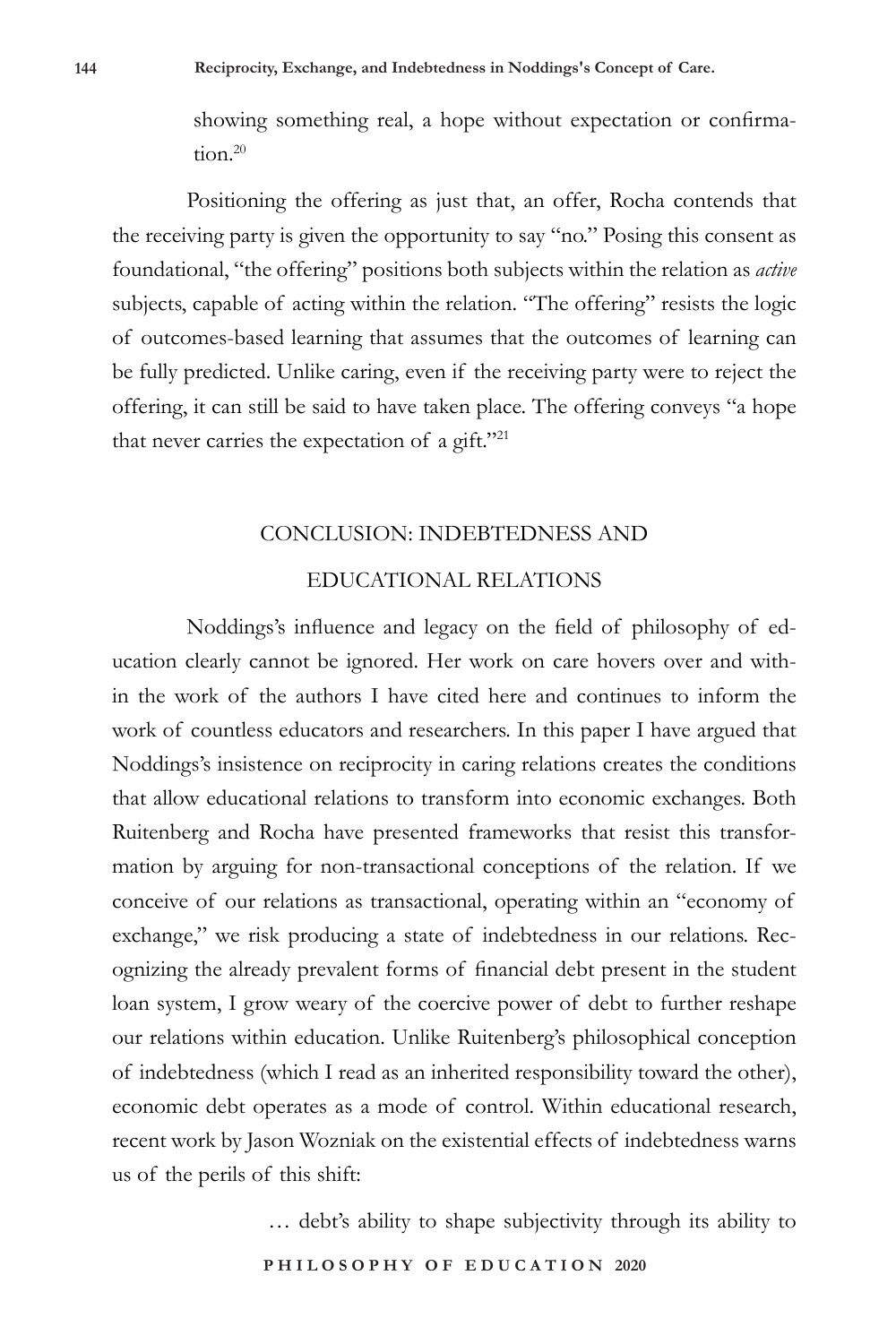delimit our existential time, the time of everyday life. Stated in simple terms, debt produces what Lazzarato calls, 'the indebted man' by capturing and controlling time.<sup>22</sup>

This production of "the indebted man" poses some distressful questions for the future of education. If we allow educational relations to operate on the terms of exchange, then we risk allowing education to be governed by the obligatory control of debt. From this debt governance comes a form of induced precarity, an instability of the debtor whose time, at least in part, is held captive while under the obligation of repaying their debts. Education, Wozniak argues, and I agree, is a realm in which we can create experiences to disrupt the conditions that create this "indebted man." As Chatelier and Rudolph posit, we must remain aware of how certain schooling policies mediate and redirect the labor of "care" to be directed toward economic ends, transforming not only the relation, but the subjects involved.23 If education is to remain a relational pursuit, we must recognize how capitalist economic reasoning has seeped within our understanding of our relations. This transformation to an *economic* relation threatens the affective, caring relation that Noddings identifies as ethically basic, leaving us emptied of our ethical obligation to care. If we wish to maintain caring relations within education, then I propose we must challenge requirements of reciprocity, and conceive of our relations beyond an "economy of exchange."

2. Nel Noddings, *Caring: A Relational Approach to Ethics & Moral Education*. 2nd ed. (Berkeley, CA: University of California Press, 2013), 2.

3. Noddings, *Caring*, 4.

- 4. Noddings, *Caring*, 3.
- 5. Noddings, *Caring*, 13.

<sup>1.</sup> Nel Noddings, "Educational Leaders as Caring Teachers," *School Leadership & Management* 26, no. 4 (2006): 339.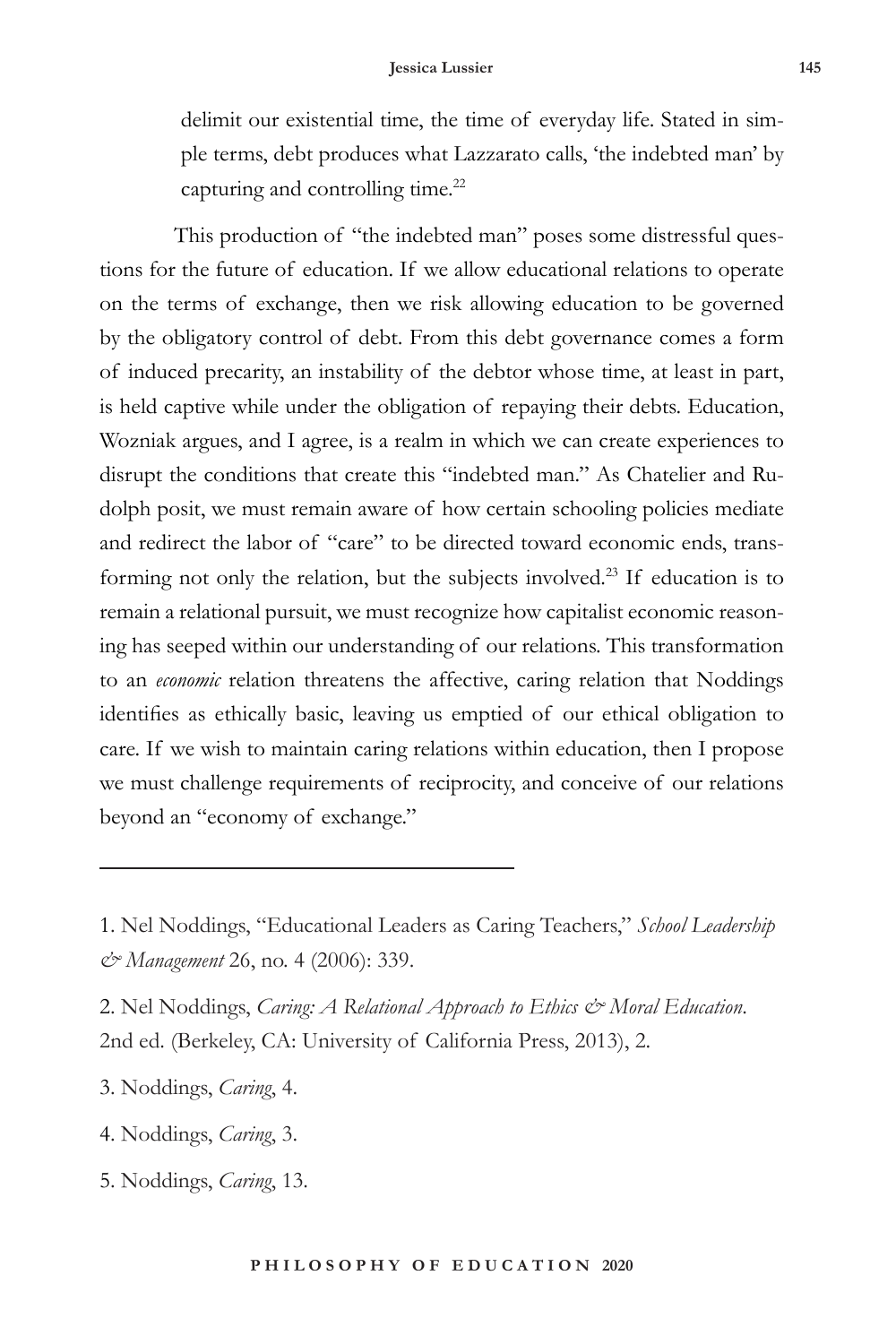6. Noddings writes "We need not reject principles entirely; they can be useful in getting us to think and to articulate an interpretation that we then may communicate to others, thus increasing understanding throughout the web of care." in Nel Noddings, "Care Ethics in Education," in *Educating the Young: The Ethics of Care,* ed. Jeanne Adèle Kentel (New York: Peter Lang, 2011), 15.

7. Nel Noddings, "*The Maternal Factor: Two Paths to Morality*," (Berkeley, CA: University of California Press, 2010), 127.

8. *Merriam-Webster Dictionary,* "exchange," accessed September 3, 2019, https://www.merriam-webster.com/ dictionary/exchange.

9. Nel Noddings, "The Caring Relation in Teaching," *Oxford Review of Education* 38, no. 6 (2012): 772 (emphasis added).

10. Noddings, *The Maternal Factor*, 127.

11. Claudia Ruitenberg, *Unlocking the World*: *Education in an Ethic of Hospitality*  (New York, NY: Routledge, 2016), 11.

12. Stephen Chatelier and Sophie Rudolph, "Teacher Responsibility: Shifting Care from Student to (Professional) Self?" *British Journal of Sociology of Education* 39, no. 1 (2018): 6.

13. Chatelier and Rudolph, "Teacher Responsibility," 6.

14. Ruitenberg, *Unlocking the World*, 4

15. Ruitenberg, *Unlocking the World*, 14.

16. Ruitenberg, *Unlocking the World*, 11.

17. Ruitenberg, *Unlocking the World*, 40

18. Paul Standish, "Towards an Economy of Higher Education," *Critical Quarterly* 47, no.  $1\square$  2 (2005): 61.

19. Jacques Derrida, "Of Hospitality: Anne Dufourmantelle invites Jacques Derrida to Respond," trans. Rachel Bowlby (Stanford University Press, 2000), 25.

20. Samuel D. Rocha, *Folk Phenomenology: Education, Study, and the Human Person*